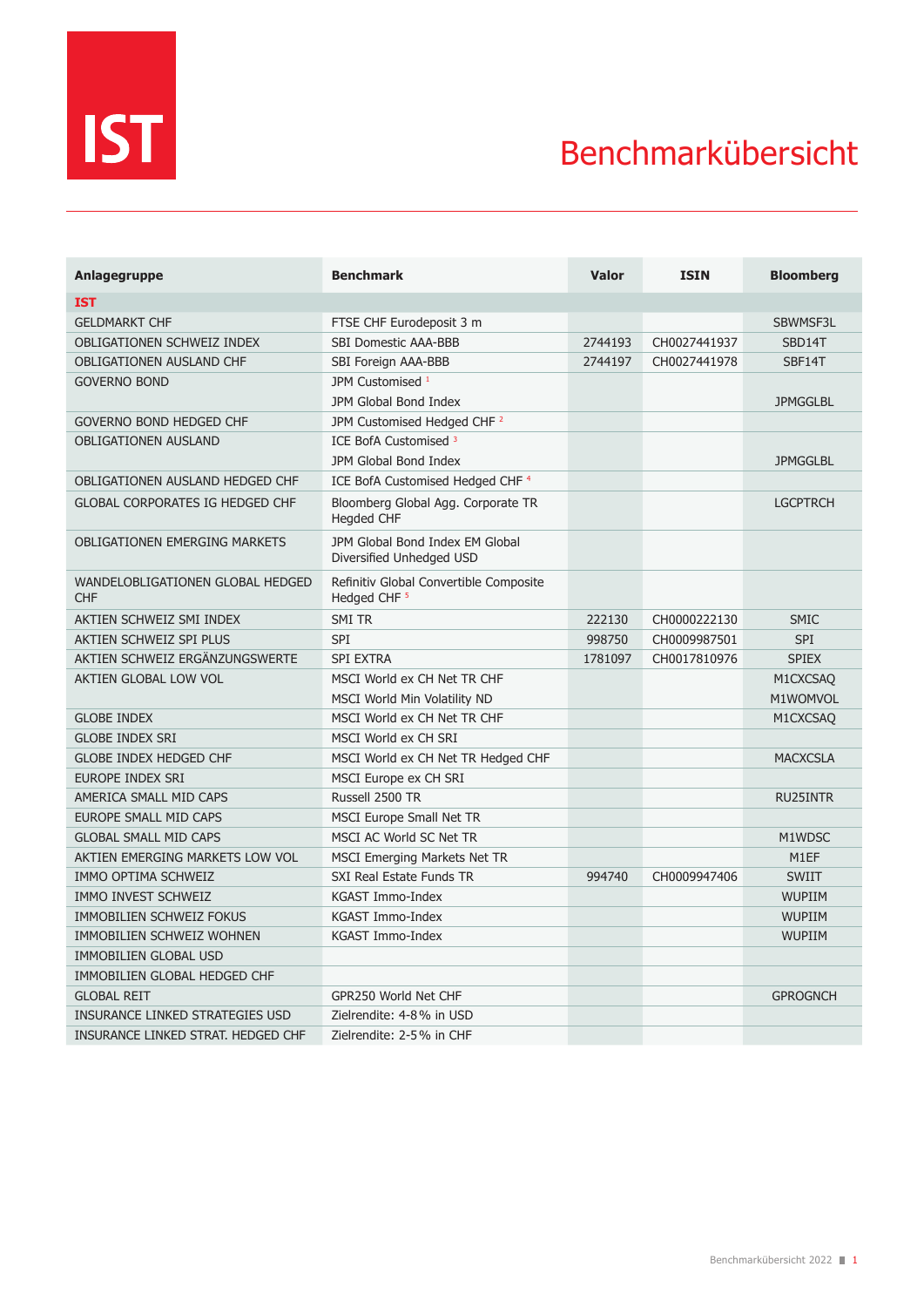

## Benchmarkübersicht

| Anlagegruppe                   | <b>Benchmark</b>             | <b>Valor</b> | <b>ISIN</b>  | <b>Bloomberg</b>   |
|--------------------------------|------------------------------|--------------|--------------|--------------------|
| <b>IST</b>                     |                              |              |              |                    |
| MIXTA OPTIMA 15                | MO15 Customised <sup>6</sup> | customised   |              |                    |
| MIXTA OPTIMA 25                | MO25 Customised <sup>7</sup> | customised   |              |                    |
|                                | BVG 25 (2000)                |              | CH0024116284 | LPPD <sub>25</sub> |
| MIXTA OPTIMA 35                | MO35 Customised 8            | customised   |              |                    |
| MIXTA OPTIMA 75                | MO75 Customised 9            | customised   |              |                    |
| IST <sub>2</sub>               |                              |              |              |                    |
| AKTIEN SCHWEIZ SPI PLUS        | <b>SPI</b>                   | 998750       | CH0009987501 | <b>SPI</b>         |
| AKTIEN SCHWEIZ MINIMUM VARIANZ | <b>SPI</b>                   | 998750       | CH0009987501 | <b>SPI</b>         |
| MIXTA OPTIMA 30                | MO30 Customised 10           | customised   |              |                    |
| WOHNBAUHYPOTHEKEN SCHWEIZ      |                              |              |              |                    |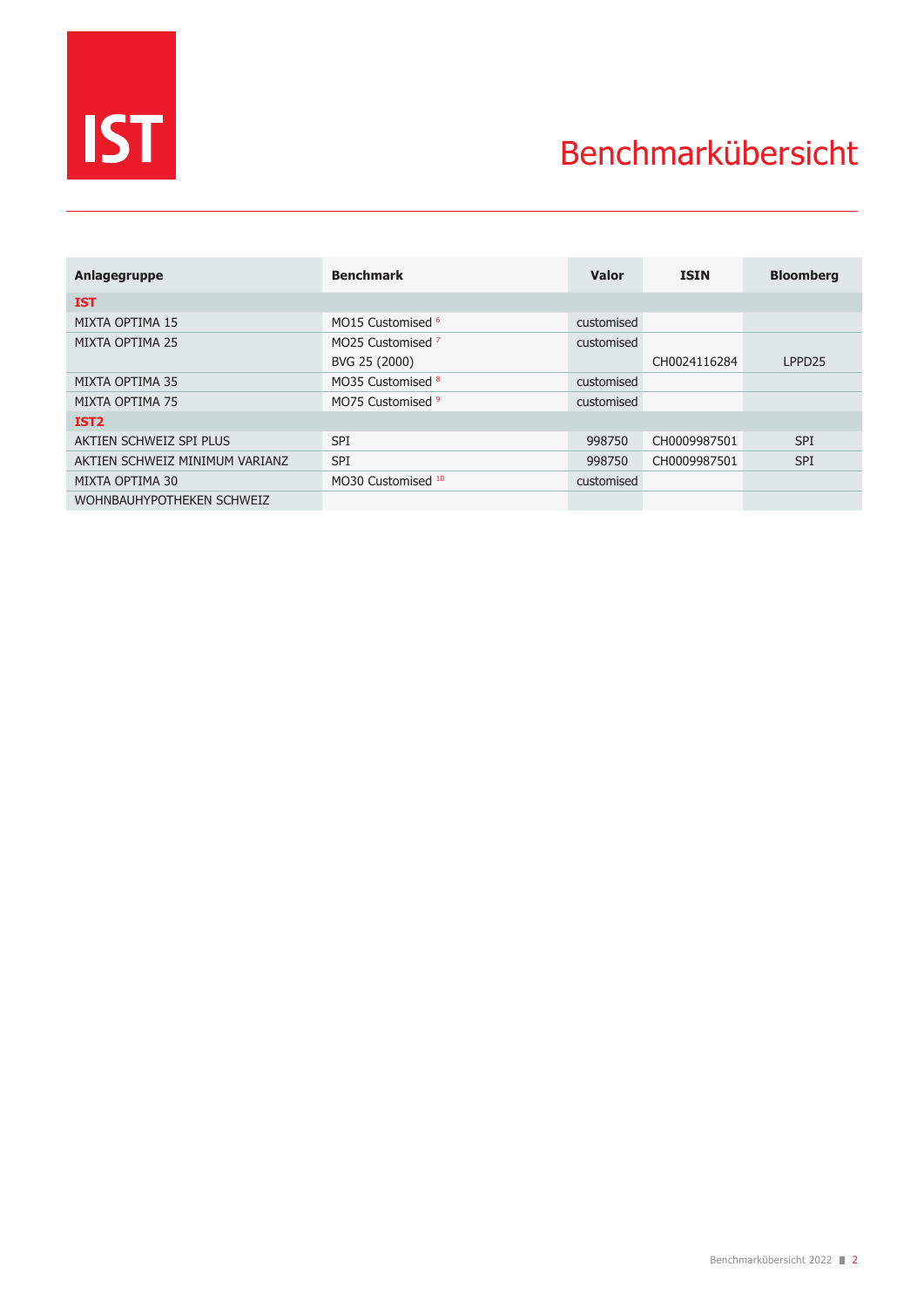

| Erläuterungen zu den Fussnoten     | <b>Bloomberg</b>                                                                                                                                                                                                                                                                              |                               |
|------------------------------------|-----------------------------------------------------------------------------------------------------------------------------------------------------------------------------------------------------------------------------------------------------------------------------------------------|-------------------------------|
| <sup>1</sup> Indexzusammensetzung: | 55.0% JPM Global Bond Index Europe                                                                                                                                                                                                                                                            | <b>JNXCEURO</b>               |
|                                    | 35.0% JPM Global Bond Index US                                                                                                                                                                                                                                                                | <b>JNXCUS</b>                 |
|                                    | 10.0% JPM Global Bond Index Japan                                                                                                                                                                                                                                                             | <b>JNXCJP</b>                 |
| <sup>2</sup> Indexzusammensetzung: | 55.0% JPM Global Bond Index Europe Hedged CHF                                                                                                                                                                                                                                                 | <b>JHESCWFR</b>               |
|                                    | 35.0% JPM Global Bond Index US Hedged CHF                                                                                                                                                                                                                                                     | <b>JHSCUS</b>                 |
|                                    | 10.0% JPM Global Bond Index Japan Hedged CHF                                                                                                                                                                                                                                                  | <b>JHSCJP</b>                 |
| <sup>3</sup> Indexzusammensetzung: | 8.5% ICE BofA US Treasury Index                                                                                                                                                                                                                                                               | G <sub>0</sub> Q <sub>0</sub> |
|                                    | 8.5% ICE BoFA US Corporates Large Cap Index                                                                                                                                                                                                                                                   | <b>COAL</b>                   |
|                                    | 5.0% ICE BoFA Australia Government Index                                                                                                                                                                                                                                                      | G0T <sub>0</sub>              |
|                                    | 7.0% ICE BoFA Canada Government Index                                                                                                                                                                                                                                                         | G <sub>0</sub> C <sub>0</sub> |
|                                    | 2.0% ICE BoFA New Zealand Government Index                                                                                                                                                                                                                                                    | G <sub>0</sub> Z <sub>0</sub> |
|                                    | 4.0% ICE BoFA Japan Government Index                                                                                                                                                                                                                                                          | G0Y0                          |
|                                    | 26.0% ICE BoFA Euro Government Index                                                                                                                                                                                                                                                          | <b>EG00</b>                   |
|                                    | 26.0% ICE BoFA Euro Corporates Large Cap Index                                                                                                                                                                                                                                                | <b>ELUL</b>                   |
|                                    | 4.0% ICE BoFA UK Gilts Index                                                                                                                                                                                                                                                                  | GOL <sub>0</sub>              |
|                                    | 4.0% ICE BoFA UK Corporates Large Cap Index                                                                                                                                                                                                                                                   | UCL <sub>0</sub>              |
|                                    | 2.0% ICE BoFA Denmark Government Index                                                                                                                                                                                                                                                        | G0M0                          |
|                                    | 3.0% ICE BoFA Sweden Government Index                                                                                                                                                                                                                                                         | G0W0                          |
| <sup>4</sup> Indexzusammensetzung: | Die Customised-Benchmark setzt sich zusammen aus einzelnen währungsgesicherten<br>Länderindizes des ICE BoFA-Indexuniversums. Die Gewichtung dieser Indizes ent-<br>spricht der unter Fussnote <sup>3</sup> angegebenen Aufteilung. Die Customised-Benchmark ist<br>währungsgesichert in CHF. |                               |
| <sup>5</sup> Indexzusammensetzung: | 67.0% Refinitiv Global Focus Hedged CHF                                                                                                                                                                                                                                                       |                               |
|                                    | 33.0% Refinitiv Global Focus Investment Grade Hedged CHF                                                                                                                                                                                                                                      |                               |
| <sup>6</sup> Indexzusammensetzung: | 50.0% SBI AAA-BBB TR                                                                                                                                                                                                                                                                          | SBR14T                        |
|                                    | 10.0% JP Morgan (Customised)                                                                                                                                                                                                                                                                  |                               |
|                                    | 5.0% Refinitiv Global Convertible Composite Hedged CHF                                                                                                                                                                                                                                        |                               |
|                                    | 8.0% SPI                                                                                                                                                                                                                                                                                      | <b>SPI</b>                    |
|                                    | 7.0% MSCI ACWI ex CH NR CHF                                                                                                                                                                                                                                                                   | <b>MXWDC</b>                  |
|                                    | 20.0% KGAST Immo-Index                                                                                                                                                                                                                                                                        | <b>WUPIIMM</b>                |
| <sup>7</sup> Indexzusammensetzung: | 37.5% SBI AAA-BBB TR                                                                                                                                                                                                                                                                          | SBR14T                        |
|                                    | 7.5% JP Morgan (Customised)                                                                                                                                                                                                                                                                   |                               |
|                                    | 5.0% Refinitiv Global Convertible Composite Hedged CHF                                                                                                                                                                                                                                        |                               |
|                                    | 15.0% SPI                                                                                                                                                                                                                                                                                     | SPI                           |
|                                    | 10.0% MSCI ACWI ex CH NR CHF                                                                                                                                                                                                                                                                  | <b>MXWDC</b>                  |
|                                    | 22.5% KGAST Immo-Index                                                                                                                                                                                                                                                                        | <b>WUPIIMM</b>                |
|                                    | 2.5% GPR250 World Net CHF                                                                                                                                                                                                                                                                     | <b>GPROGNCH</b>               |
| <sup>8</sup> Indexzusammensetzung: | 32.5% SBI AAA-BBB TR                                                                                                                                                                                                                                                                          | SBR14T                        |
|                                    | 7.5% JP Morgan (Customised)                                                                                                                                                                                                                                                                   |                               |
|                                    | 5.0% Refinitiv Global Convertible Composite Hedged CHF                                                                                                                                                                                                                                        |                               |
|                                    | 20.0% SPI                                                                                                                                                                                                                                                                                     | <b>SPI</b>                    |
|                                    | 15.0% MSCI ACWI ex CH NR CHF                                                                                                                                                                                                                                                                  | <b>MXWDC</b>                  |
|                                    | 17.5% KGAST Immo-Index                                                                                                                                                                                                                                                                        | <b>WUPIIMM</b>                |
|                                    | 2.5% GPR250 World Net CHF                                                                                                                                                                                                                                                                     | <b>GPROGNCH</b>               |